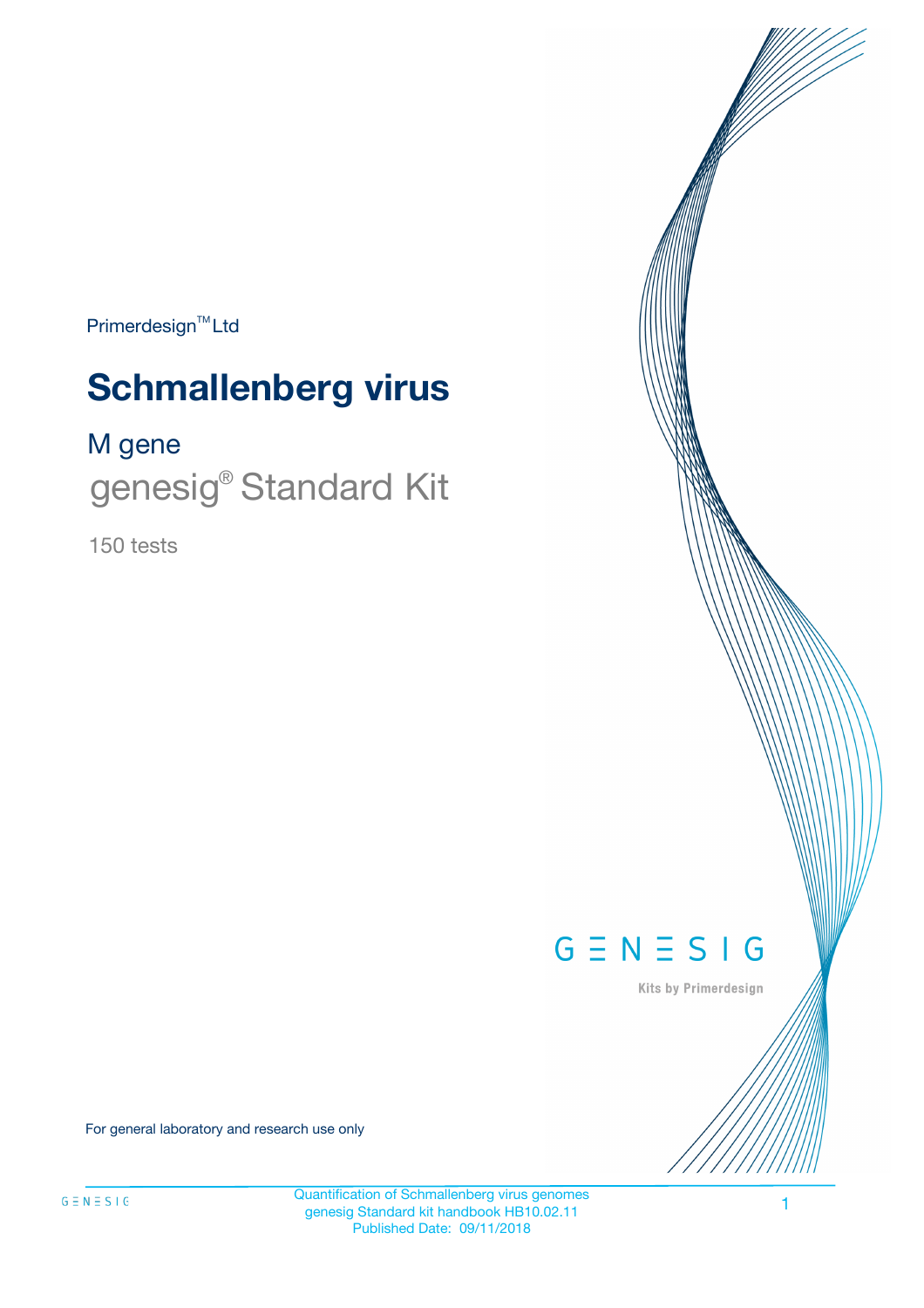## Introduction to Schmallenberg virus

Schmallenberg virus

Schmallenberg virus (SBV) – present in the genus Orthobunyavirus – is an insect-transmitted virus that first emerged in Germany in 2011 and was named after the town of Schmallenberg where it was discovered. The disease spread rapidly throughout Europe, almost disappearing in 2013. However, more recently in 2014, new cases of SBV reappeared in adult cattle on a much larger scale.

Viruses in the genus Orthobunyavirus possess a tripartite, single-stranded negative sense RNA genome and cause a range of diseases in livestock/cattle that are transmitted by midges and mosquitoes in majority.

A range of symptoms in adult cattle can be indicative of SBV, from fever to diarrhoea and reduction in milk yield. Outbreaks have been seen to last between 2-3 weeks with individual animals only being infected for a few days. In general, adult sheep and goats are asymptomatic. If pregnant females become infected with SBV, this can result in severe foetal deformities due to the virus being able to cross the placenta. In cattle, foetuses at 60-180 days old are the most susceptible to deformities whereas in sheep foetuses between 28-15 days old are most susceptible. Not all foetuses affected with SBV display deformities as this depends on the stage of infection during pregnancy; the foetus can appear normal when born, but present other signs such as blindness, seizures and the inability to feed.

SBV is unlikely to cause illness in humans but pregnant women should avoid contact with pregnant cattle and sheep due to risk of exposure to other diseases.

Fast and accurate detection of SBV with real time PCR can be beneficial.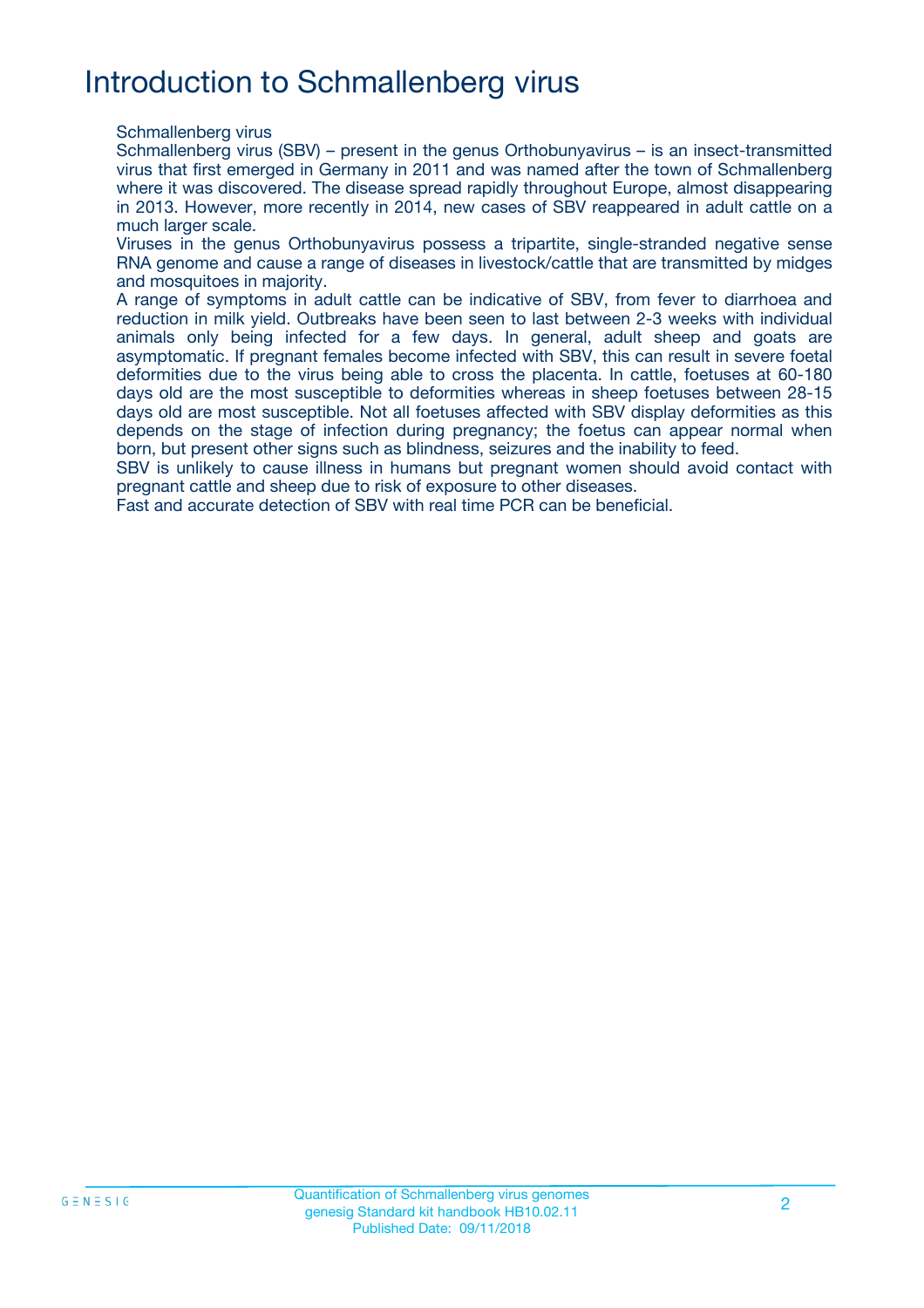## **Specificity**

The Primerdesign genesig Kit for Schmallenberg virus (SBV) genomes is designed for the in vitro quantification of SBV genomes. The kit is designed to have a broad detection profile. Specifically, the primers represent 100% homology with over 95% of the NCBI database reference sequences available at the time of design.

The dynamics of genetic variation means that new sequence information may become available after the initial design. Primerdesign periodically reviews the detection profiles of our kits and when required releases new versions.

If you require further information, or have a specific question about the detection profile of this kit then please send an e.mail to enquiry@primerdesign.co.uk and our bioinformatics team will answer your question.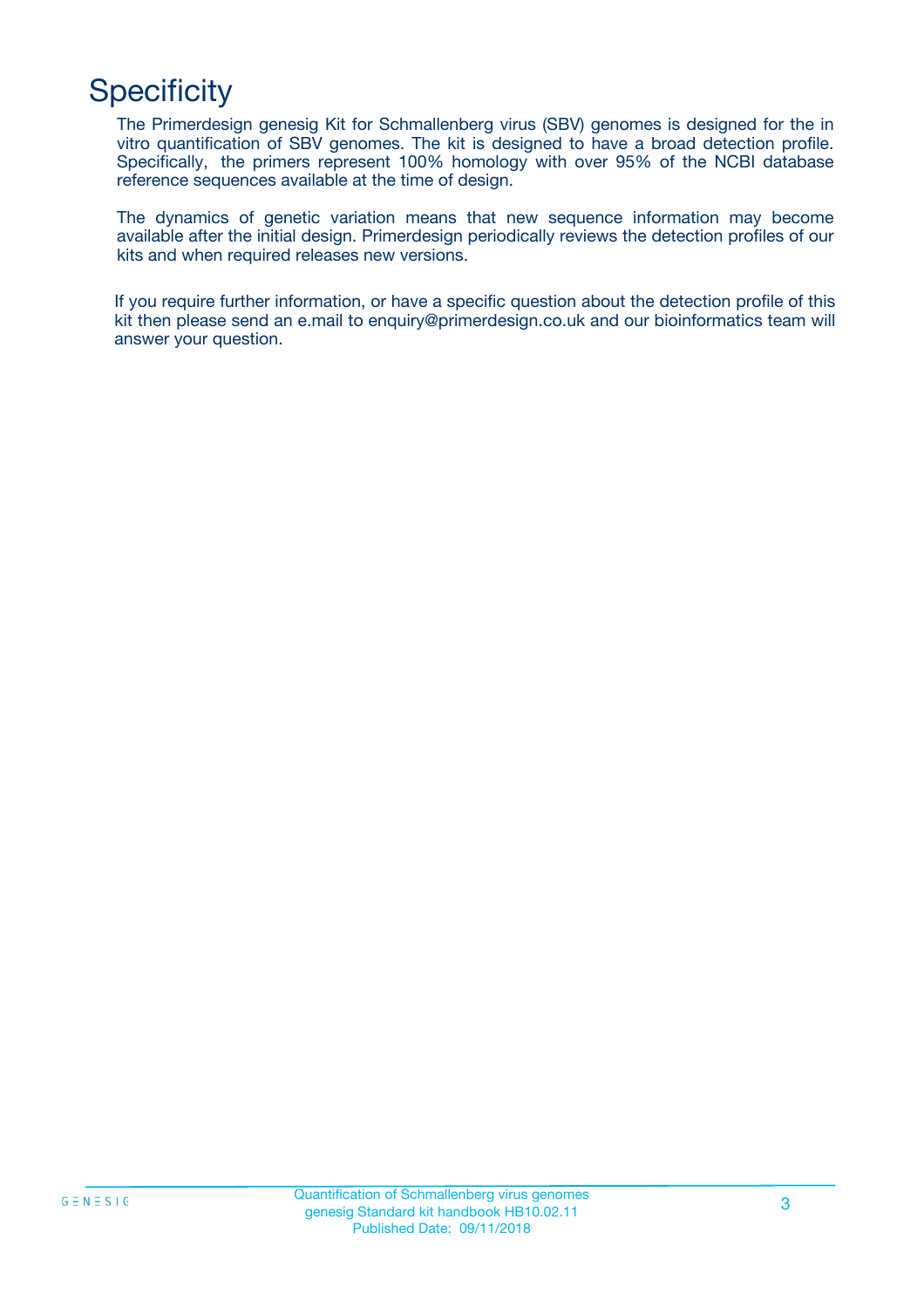### Kit contents

- **SBV specific primer/probe mix (150 reactions BROWN)** FAM labelled
- **SBV positive control template (for Standard curve RED)**
- **RNase/DNase free water (WHITE)** for resuspension of primer/probe mixes
- **Template preparation buffer (YELLOW)** for resuspension of positive control template and standard curve preparation

### **Reagents and equipment to be supplied by the user**

#### **Real-time PCR Instrument**

#### **Extraction kit**

This kit is recommended for use with genesig Easy DNA/RNA Extraction kit. However, it is designed to work well with all processes that yield high quality RNA and DNA with minimal PCR inhibitors.

**oasigTM lyophilised OneStep or Precision**®**PLUS OneStep 2X RT-qPCR Master Mix** Contains complete OneStep RT-qPCR master mix

**Pipettors and Tips**

**Vortex and centrifuge**

**Thin walled 1.5 ml PCR reaction tubes**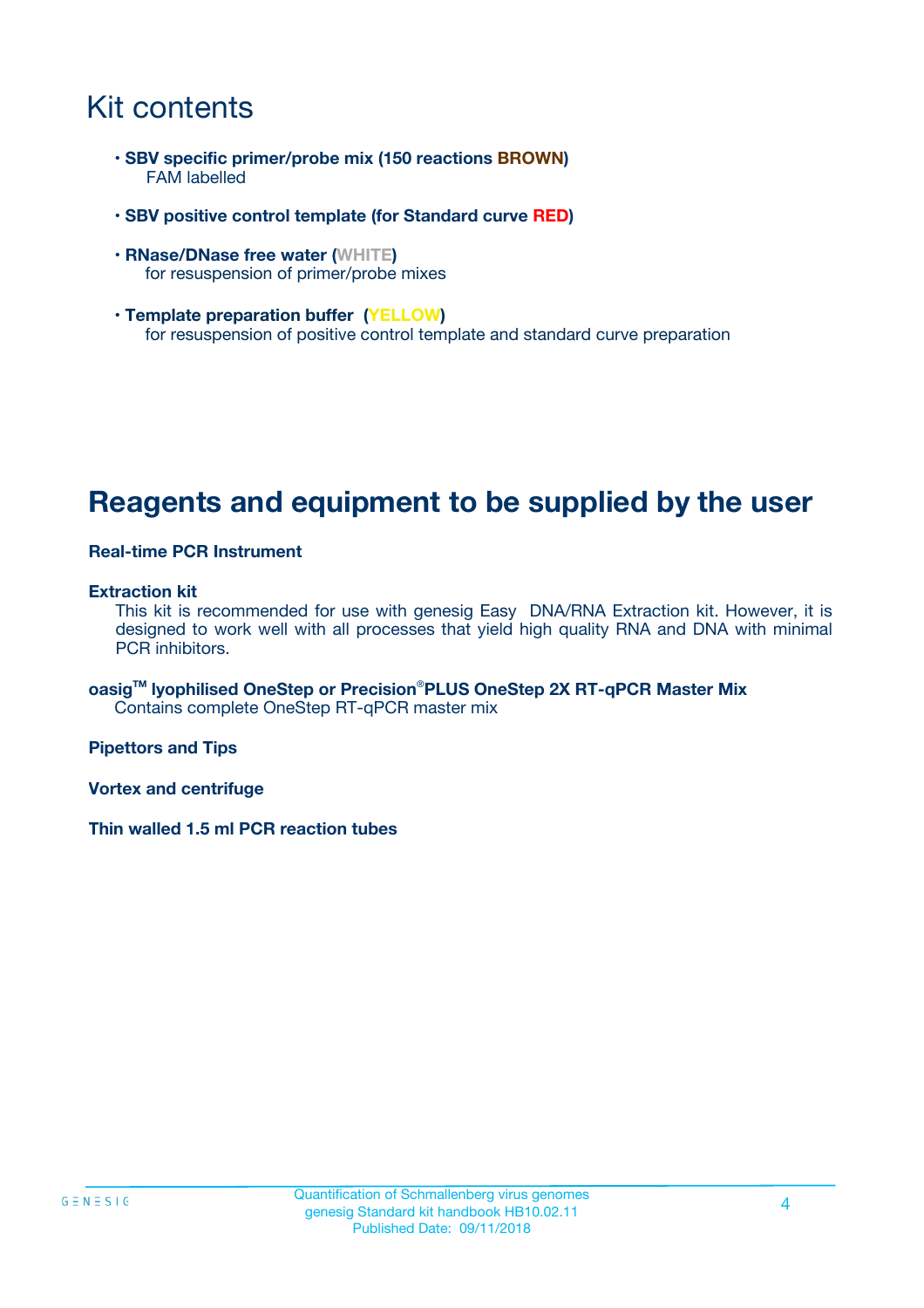### Kit storage and stability

This kit is stable at room temperature but should be stored at -20ºC on arrival. Once the lyophilised components have been resuspended they should not be exposed to temperatures above -20°C for longer than 30 minutes at a time and unnecessary repeated freeze/thawing should be avoided. The kit is stable for six months from the date of resuspension under these circumstances.

If a standard curve dilution series is prepared this can be stored frozen for an extended period. If you see any degradation in this serial dilution a fresh standard curve can be prepared from the positive control.

Primerdesign does not recommend using the kit after the expiry date stated on the pack.

### Suitable sample material

All kinds of sample material suited for PCR amplification can be used. Please ensure the samples are suitable in terms of purity, concentration, and RNA/DNA integrity. Always run at least one negative control with the samples. To prepare a negative-control, replace the template RNA sample with RNase/DNase free water.

### Dynamic range of test

Under optimal PCR conditions genesig SBV detection kits have very high priming efficiencies of >95% and can detect less than 100 copies of target template.

### Notices and disclaimers

This product is developed, designed and sold for research purposes only. It is not intended for human diagnostic or drug purposes or to be administered to humans unless clearly expressed for that purpose by the Food and Drug Administration in the USA or the appropriate regulatory authorities in the country of use. During the warranty period Primerdesign genesig detection kits allow precise and reproducible data recovery combined with excellent sensitivity. For data obtained by violation to the general GLP guidelines and the manufacturer's recommendations the right to claim under guarantee is expired. PCR is a proprietary technology covered by several US and foreign patents. These patents are owned by Roche Molecular Systems Inc. and have been sub-licensed by PE Corporation in certain fields. Depending on your specific application you may need a license from Roche or PE to practice PCR. Additional information on purchasing licenses to practice the PCR process may be obtained by contacting the Director of Licensing at Roche Molecular Systems, 1145 Atlantic Avenue, Alameda, CA 94501 or Applied Biosystems business group of the Applera Corporation, 850 Lincoln Centre Drive, Foster City, CA 94404. In addition, the 5' nuclease assay and other homogeneous amplification methods used in connection with the PCR process may be covered by U.S. Patents 5,210,015 and 5,487,972, owned by Roche Molecular Systems, Inc, and by U.S. Patent 5,538,848, owned by The Perkin-Elmer Corporation.

### Trademarks

Primerdesign™ is a trademark of Primerdesign Ltd.

genesig $^\circledR$  is a registered trademark of Primerdesign Ltd.

The PCR process is covered by US Patents 4,683,195, and 4,683,202 and foreign equivalents owned by Hoffmann-La Roche AG. BI, ABI PRISM® GeneAmp® and MicroAmp® are registered trademarks of the Applera Genomics (Applied Biosystems Corporation). BIOMEK® is a registered trademark of Beckman Instruments, Inc.; iCycler™ is a registered trademark of Bio-Rad Laboratories, Rotor-Gene is a trademark of Corbett Research. LightCycler™ is a registered trademark of the Idaho Technology Inc. GeneAmp®, TaqMan® and AmpliTaqGold® are registered trademarks of Roche Molecular Systems, Inc., The purchase of the Primerdesign™ reagents cannot be construed as an authorization or implicit license to practice PCR under any patents held by Hoffmann-LaRoche Inc.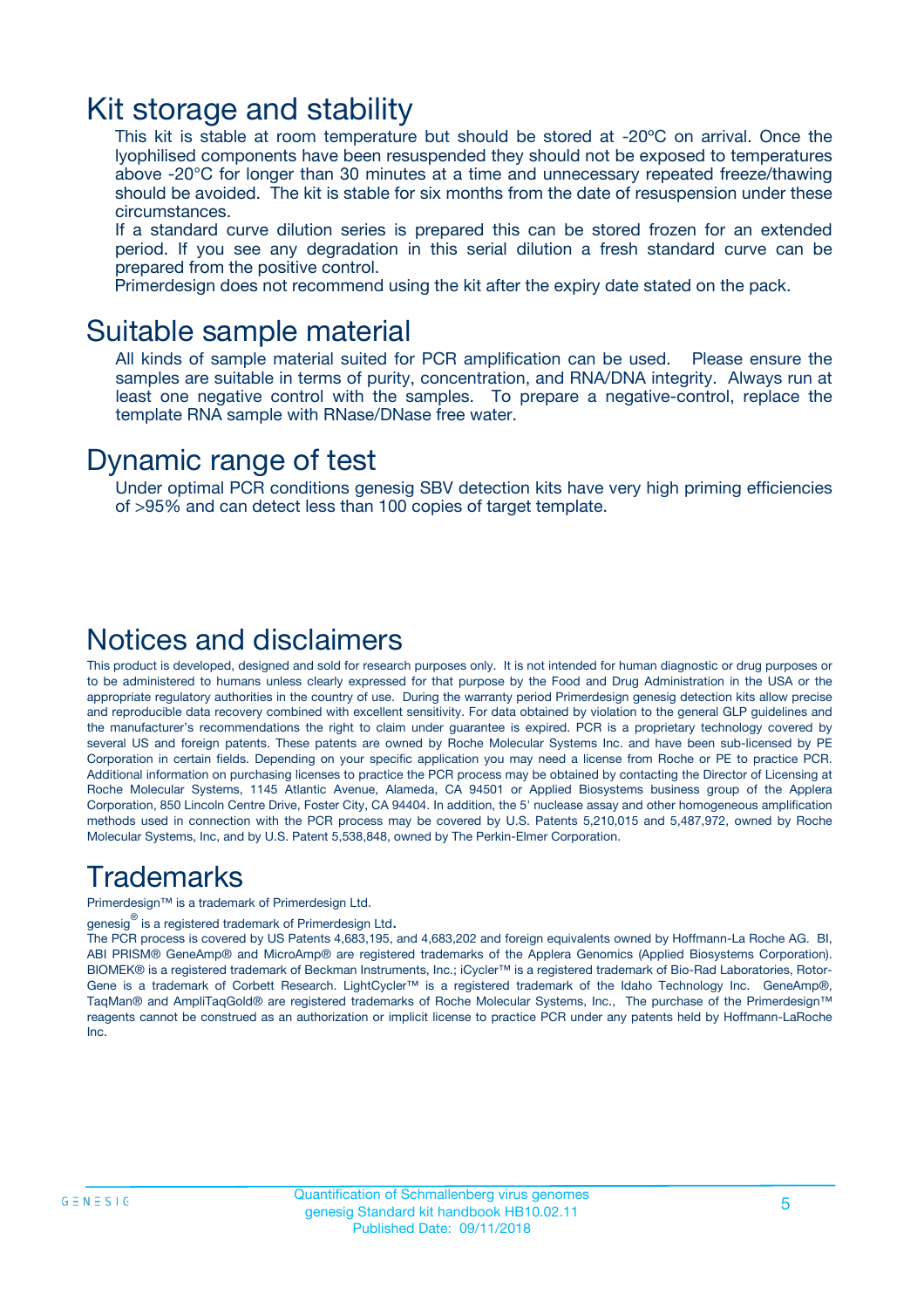## Principles of the test

#### **Real-time PCR**

A SBV specific primer and probe mix is provided and this can be detected through the FAM channel.

The primer and probe mix provided exploits the so-called TaqMan® principle. During PCR amplification, forward and reverse primers hybridize to the SBV cDNA. A fluorogenic probe is included in the same reaction mixture which consists of a DNA probe labeled with a 5`-dye and a 3`-quencher. During PCR amplification, the probe is cleaved and the reporter dye and quencher are separated. The resulting increase in fluorescence can be detected on a range of qPCR platforms.

#### **Positive control**

For copy number determination and as a positive control for the PCR set up, the kit contains a positive control template. This can be used to generate a standard curve of SBV copy number / Cq value. Alternatively the positive control can be used at a single dilution where full quantitative analysis of the samples is not required. Each time the kit is used, at least one positive control reaction must be included in the run. A positive result indicates that the primers and probes for detecting the target SBV gene worked properly in that particular experimental scenario. If a negative result is obtained the test results are invalid and must be repeated. Care should be taken to ensure that the positive control does not contaminate any other kit component which would lead to false-positive results. This can be achieved by handling this component in a Post PCR environment. Care should also be taken to avoid cross-contamination of other samples when adding the positive control to the run. This can be avoided by sealing all other samples and negative controls before pipetting the positive control into the positive control well.

#### **Negative control**

To validate any positive findings a negative control reaction should be included every time the kit is used. For this reaction the RNase/DNase free water should be used instead of template. A negative result indicates that the reagents have not become contaminated while setting up the run.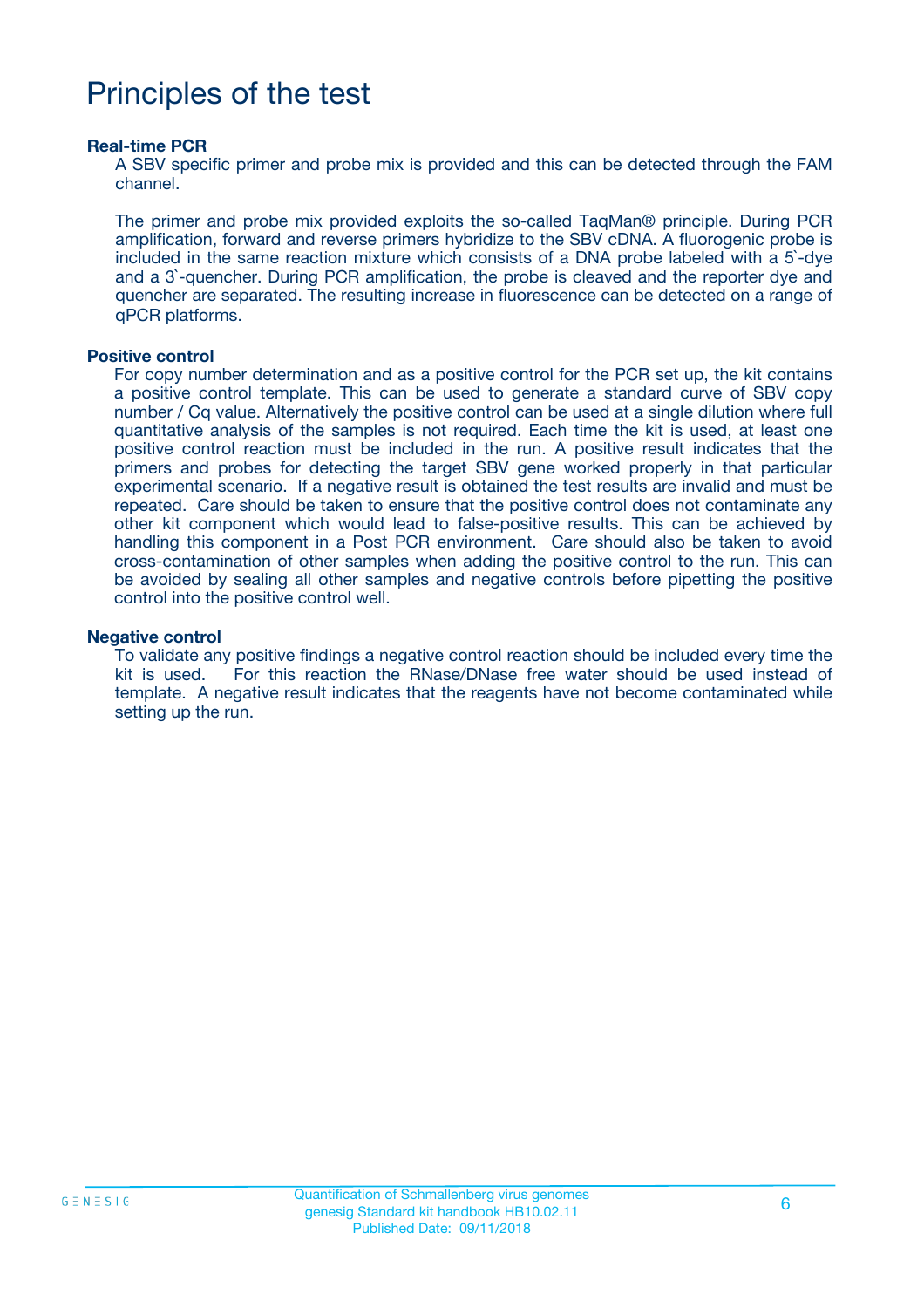### Resuspension protocol

To minimize the risk of contamination with foreign DNA, we recommend that all pipetting be performed in a PCR clean environment. Ideally this would be a designated PCR lab or PCR cabinet. Filter tips are recommended for all pipetting steps.

#### **1. Pulse-spin each tube in a centrifuge before opening.**

This will ensure lyophilised primer and probe mix is in the base of the tube and is not spilt upon opening the tube.

#### **2. Resuspend the kit components in the RNase/DNase free water supplied, according to the table below:**

To ensure complete resuspension, vortex each tube thoroughly.

| Component - resuspend in water | <b>Volume</b> |
|--------------------------------|---------------|
| <b>Pre-PCR pack</b>            |               |
| SBV primer/probe mix (BROWN)   | 165 µl        |

#### **3. Resuspend the positive control template in the template preparation buffer supplied, according to the table below:**

To ensure complete resuspension, vortex the tube thoroughly.

| Component - resuspend in template preparation buffer |        |  |
|------------------------------------------------------|--------|--|
| <b>Post-PCR heat-sealed foil</b>                     |        |  |
| <b>SBV Positive Control Template (RED)</b> *         | 500 µl |  |

\* This component contains high copy number template and is a VERY significant contamination risk. It must be opened and handled in a separate laboratory environment, away from the other components.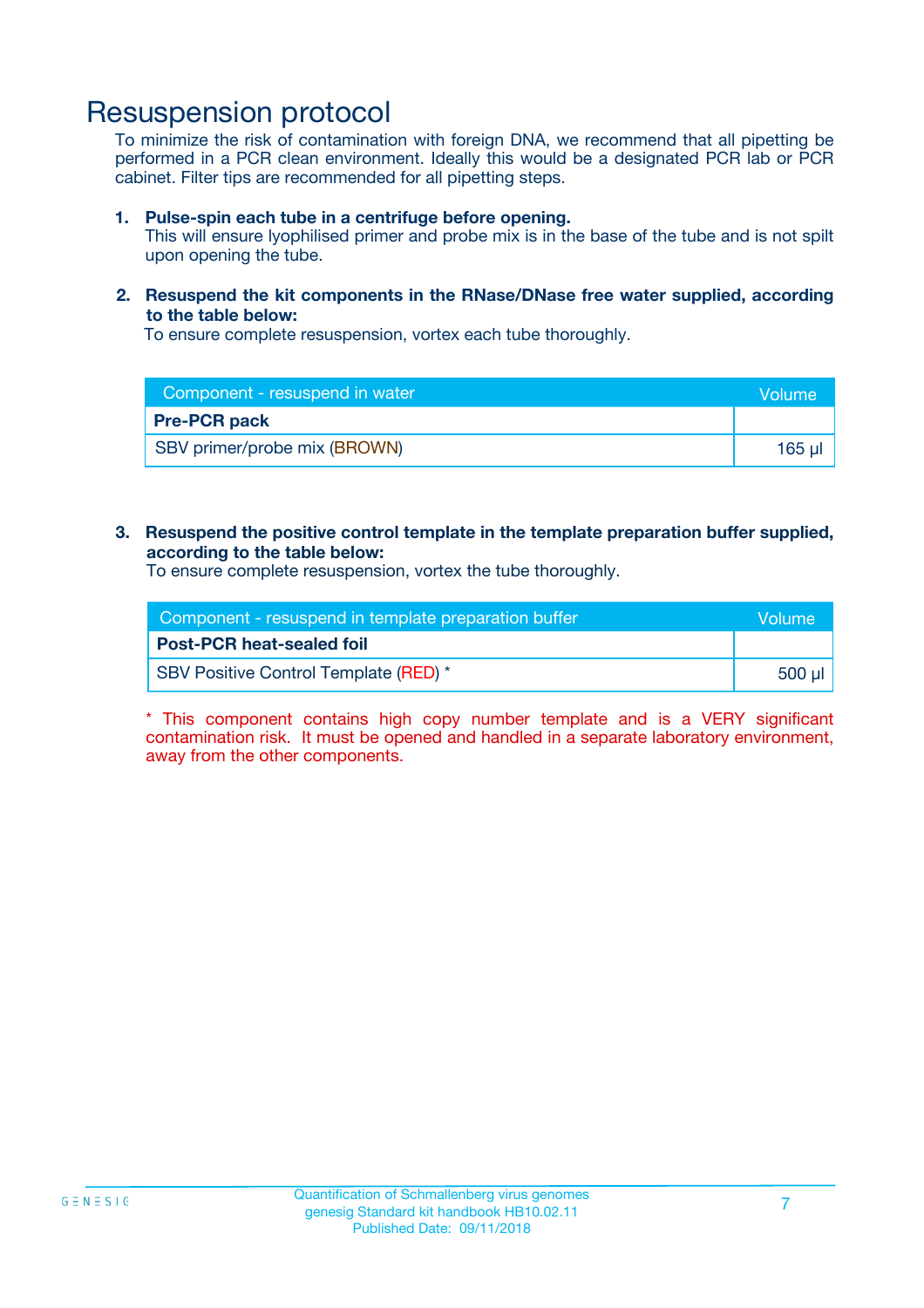### OneStep RT-qPCR detection protocol

A OneStep approach combining the reverse transcription and amplification in a single closed tube is the preferred method. If, however, a two step approach is required see page 10.

#### **For optimum performance and sensitivity.**

All pipetting steps and experimental plate set up should be performed on ice. After the plate is poured proceed immediately to the OneStep amplification protocol. Prolonged incubation of reaction mixes at room temperature can lead to PCR artifacts that reduce the sensitivity of detection.

**1. For each RNA sample prepare a reaction mix according to the table below:** Include sufficient reactions for positive and negative controls.

| Component                                                    | Volume   |
|--------------------------------------------------------------|----------|
| oasig OneStep or PrecisionPLUS OneStep 2X RT-qPCR Master Mix | $10 \mu$ |
| SBV primer/probe mix (BROWN)                                 | 1 µl     |
| <b>RNase/DNase free water (WHITE)</b>                        | $4 \mu$  |
| <b>Final Volume</b>                                          | $15$ µ   |

- **2. Pipette 15µl of this mix into each well according to your qPCR experimental plate set up.**
- **3. Pipette 5µl of RNA template into each well, according to your experimental plate set up.**

For negative control wells use 5µl of RNase/DNase free water. The final volume in each well is 20ul.

**4. If a standard curve is included for quantitative analysis prepare a reaction mix according to the table below:**

| Component                                                    | Volume |
|--------------------------------------------------------------|--------|
| oasig OneStep or PrecisionPLUS OneStep 2X RT-qPCR Master Mix | 10 µl  |
| SBV primer/probe mix (BROWN)                                 | 1 µl   |
| <b>RNase/DNase free water (WHITE)</b>                        | 4 µl   |
| <b>Final Volume</b>                                          | 15 µl  |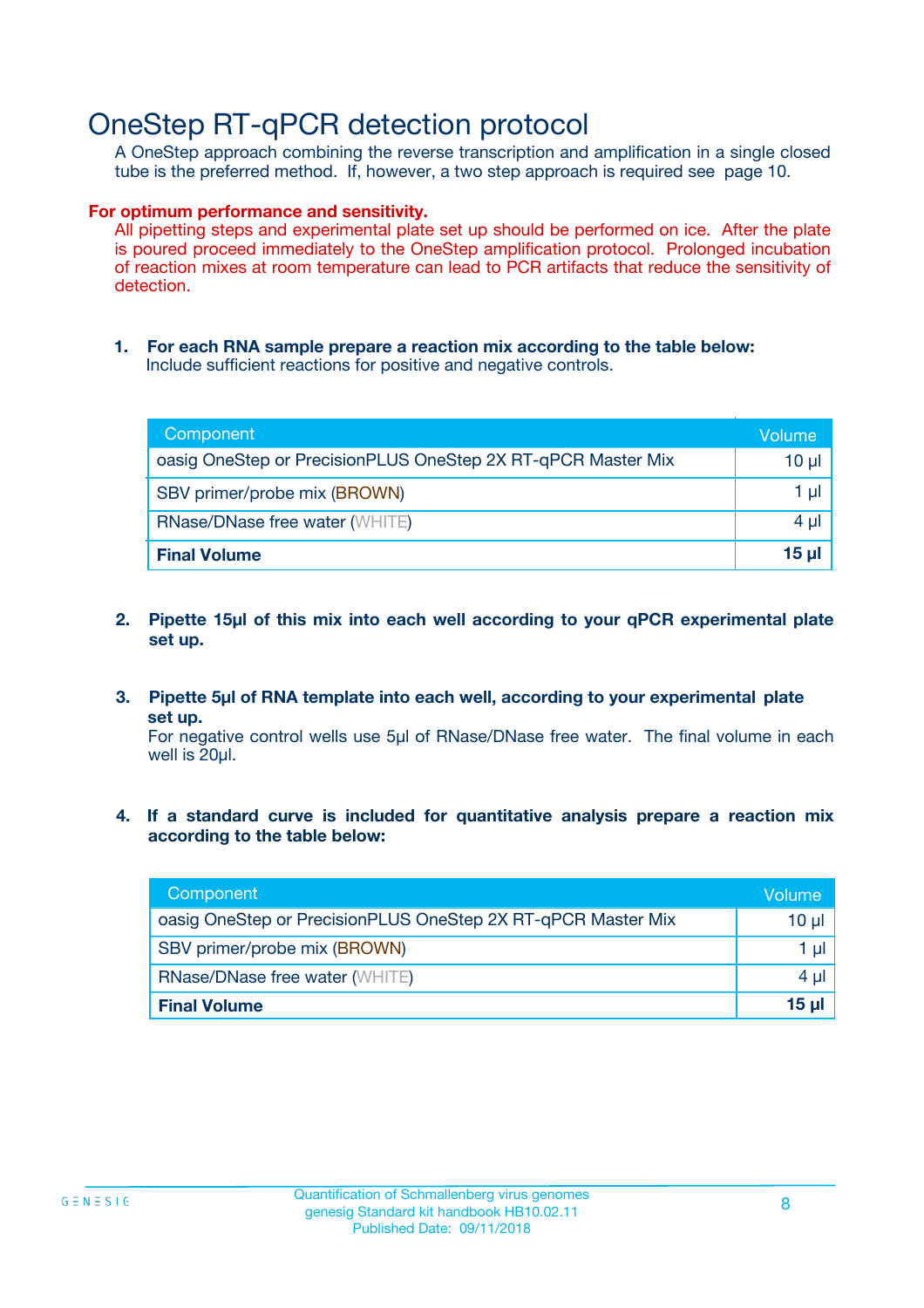#### **5. Preparation of standard curve dilution series**

- 1) Pipette 90µl of template preparation buffer into 5 tubes and label 2-6
- 2) Pipette 10µl of Positive Control Template (RED) into tube 2
- 3) Vortex thoroughly
- 4) Change pipette tip and pipette 10µl from tube 2 into tube 3
- 5) Vortex thoroughly

Repeat steps 4 and 5 to complete the dilution series

| <b>Standard Curve</b>         | <b>Copy Number</b>     |
|-------------------------------|------------------------|
| Tube 1 Positive control (RED) | $2 \times 10^5$ per µl |
| Tube 2                        | $2 \times 10^4$ per µl |
| Tube 3                        | $2 \times 10^3$ per µl |
| Tube 4                        | $2 \times 10^2$ per µl |
| Tube 5                        | 20 per $\mu$           |
| Tube 6                        | 2 per µl               |

**6. Pipette 5µl of standard template into each well for the standard curve according to your plate set up**

The final volume in each well is 20ul.

## OneStep RT-qPCR amplification protocol

Amplification conditions using oasig OneStep or PrecisionPLUS OneStep 2X RT-qPCR Master Mix.

|             | <b>Step</b>                  | <b>Time</b>      | <b>Temp</b>    |
|-------------|------------------------------|------------------|----------------|
|             | <b>Reverse Transcription</b> | $10 \text{ min}$ | $55^{\circ}$ C |
|             | Enzyme activation            | 2 min            | $95^{\circ}$ C |
| Cycling x50 | Denaturation                 | 10 <sub>s</sub>  | $95^{\circ}$ C |
|             | <b>DATA COLLECTION *</b>     | 60 s             | $60^{\circ}$ C |

\* Fluorogenic data should be collected during this step through the FAM channel